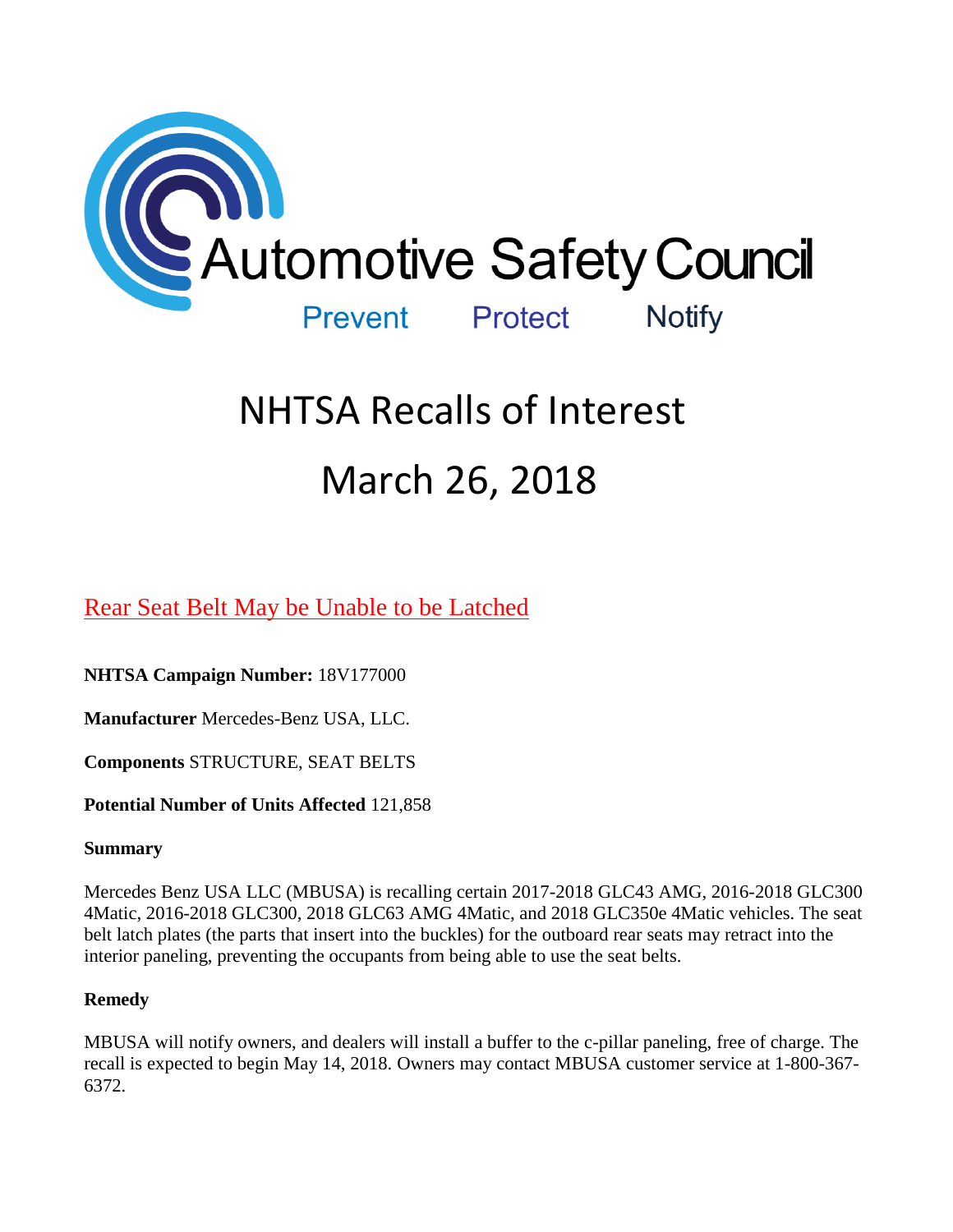# **Vehicles**

| <b>MAKE</b>                       | <b>MODEL</b> | <b>YEAR</b> |
|-----------------------------------|--------------|-------------|
| <b>MERCEDES BENZ GLC300</b>       |              | 2016-2018   |
| <b>MERCEDES BENZ GLC350E</b>      |              | 2018        |
| MERCEDES BENZ GLC43 AMG 2017-2018 |              |             |
| MERCEDES BENZ GLC63 AMG 2018      |              |             |

# [Missing Air Bag Label/FMVSS 208](https://www.nhtsa.gov/recalls?nhtsaId=18V176#recalls380)

# **NHTSA Campaign Number:** 18V176000

**Manufacturer** Toyota Motor Engineering & Manufacturing

**Components** EQUIPMENT

#### **Potential Number of Units Affected** 19

#### **Summary**

Toyota Motor Engineering & Manufacturing (Toyota) is recalling certain 2018 Toyota Prius C vehicles sold in Puerto Rico. The front passenger air bag and recommended child occupant seating positions label may not have been attached during assembly. As such, these vehicles fail to comply with the requirements of Federal Motor Vehicle Safety Standard (FMVSS) number 208, "Occupant Crash Protection."

#### **Remedy**

Toyota will notify owners and will mail the removable labels to all known owners of the subject vehicles, free of charge. The recall is expected to begin April 15, 2018. Owners may contact Toyota customer service at 1-888-270-9371. Toyota's number for this recall is J0L.

#### **Vehicle**

# **MAKE MODEL YEAR**

TOYOTA PRIUS C 2018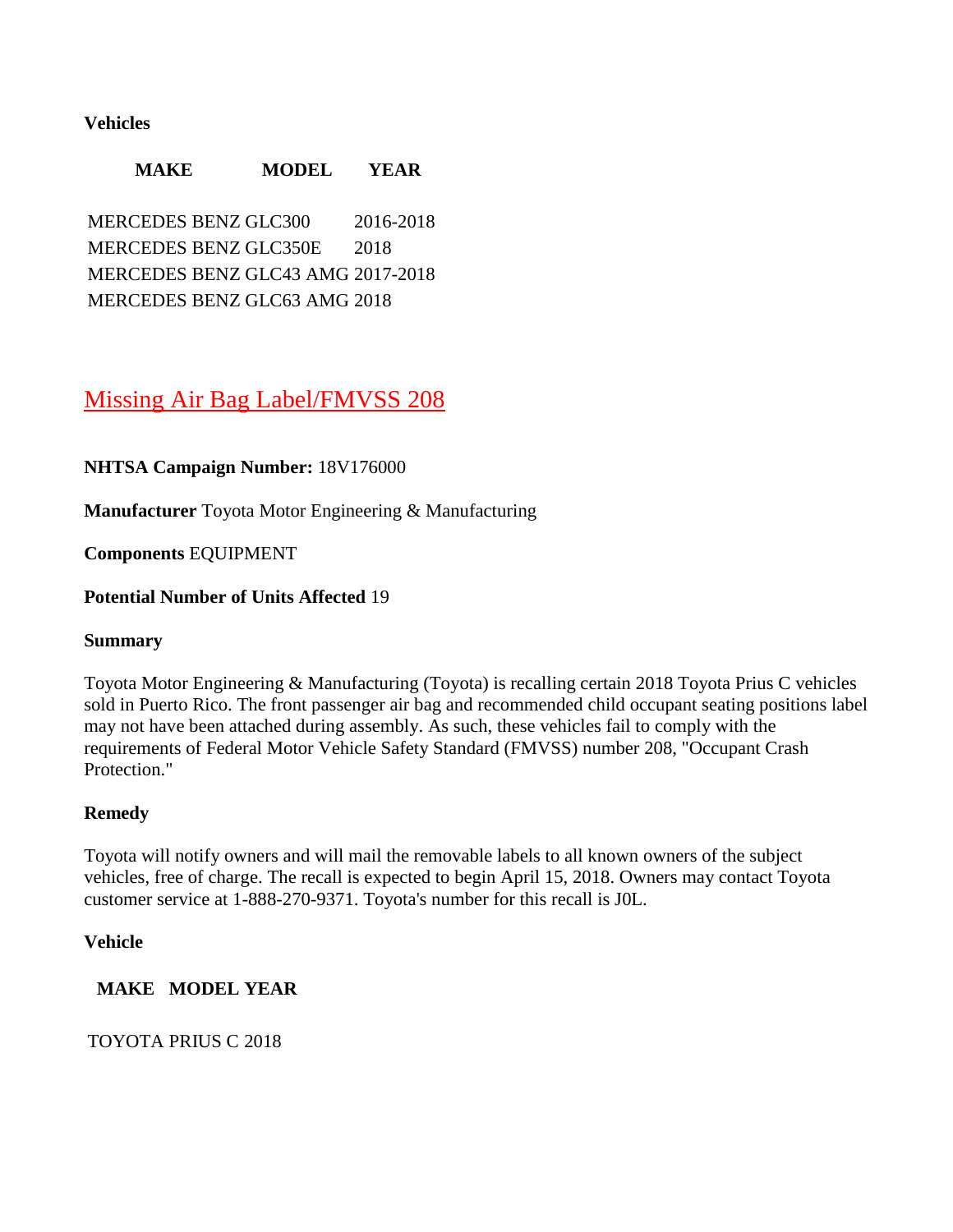# [Software error may cause Shift to Neutral or Stall](https://www.nhtsa.gov/recalls?nhtsaId=18V173#recalls380)

# **NHTSA Campaign Number:** 18V173000

**Manufacturer** Maserati North America, Inc.

**Components** ENGINE AND ENGINE COOLING, ELECTRICAL SYSTEM

# **Potential Number of Units Affected** 9,044

#### **Summary**

Maserati North America, Inc. (Maserati) is recalling certain 2017 Quattroporte vehicles equipped with V6 engines and Maserati Ghibli vehicles. Due to an engine software problem, at slow speeds such as stop-and-go traffic, the transmission may unexpectedly shift into neutral or park, or the engine may shut off.

# **Remedy**

Maserati will notify owners, and dealers will re-flash the software for the engine control module, free of charge. The recall is expected to begin May 3, 2018. Owners may contact Maserati customer service at 1-877-696-2737. Maserati's number for this recall is 365.

#### **Vehicles**

**MAKE MODEL YEAR**

MASERATI GHIBLI 2017 MASERATI QUATTROPORTE 2017

# [Voltage Protection Device Improper Activation](https://www.nhtsa.gov/recalls?nhtsaId=18V166#recalls380)

**NHTSA Campaign Number:** 18V166000

**Manufacturer** Hyundai Motor America

**Components** HYBRID PROPULSION SYSTEM

**Potential Number of Units Affected** 2,840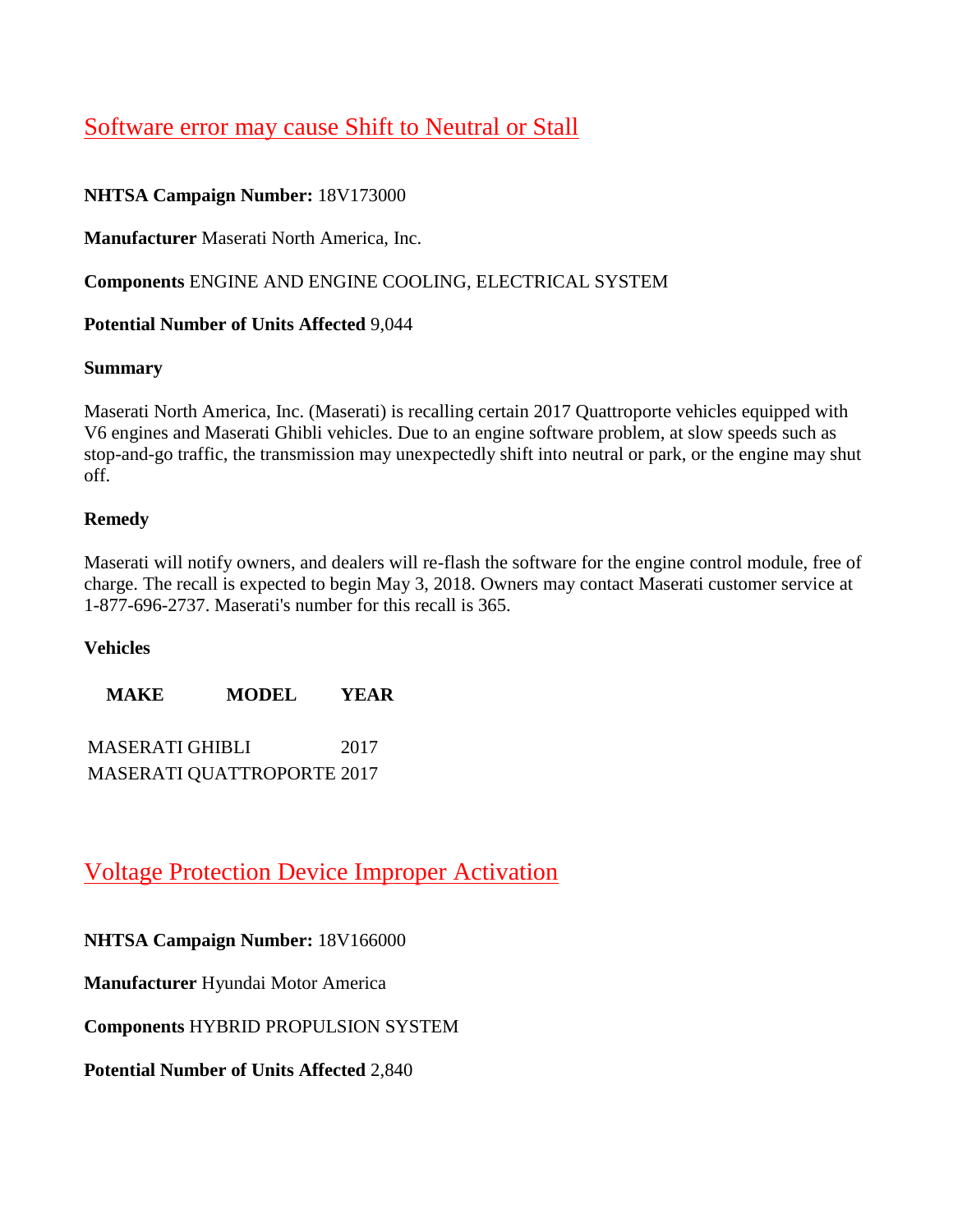# **Summary**

Hyundai Motor America (Hyundai) is recalling certain 2016-2018 Hyundai Sonata Plug-In Hybrid vehicles. These vehicles are equipped with a Hyundai Mobis Voltage Protection Device (VPD), designed to protect the high voltage battery module, that may activate inadvertently.

# **Remedy**

Hyundai will notify owners, and dealers will remove the VPD switch and install a new Battery Management System (BMS) that contains an Overvoltage Protection Device (OPD). The recall is expected to begin May 4, 2018. Owners may contact Hyundai customer service at 1-855-371-9460. Hyundai's number for this recall is 175.

#### **Vehicle**

**MAKE MODEL YEAR**

HYUNDAI SONATA PLUG-IN HYBRID 2016-2018

# [Brake Disc Wear Software](https://www.nhtsa.gov/recalls?nhtsaId=18V164#recalls380)

#### **NHTSA Campaign Number:** 18V164000

**Manufacturer** Ferrari North America, Inc.

# **Components** SERVICE BRAKES, HYDRAULIC, ELECTRICAL SYSTEM

#### **Potential Number of Units Affected** 40

#### **Summary**

Ferrari North America, Inc. (Ferrari) is recalling certain 2016 488 GTB and 488 Spider vehicles. Due to a software error, the driver may not be warned that the brake discs are critically worn.

#### **Remedy**

Ferrari will notify owners, and dealers will update the instrument panel node software, free of charge. The recall is expected to begin April 2, 2018. Owners may contact Ferrari customer service at 1-201- 816-2668. Ferrari's number for this recall is 64.